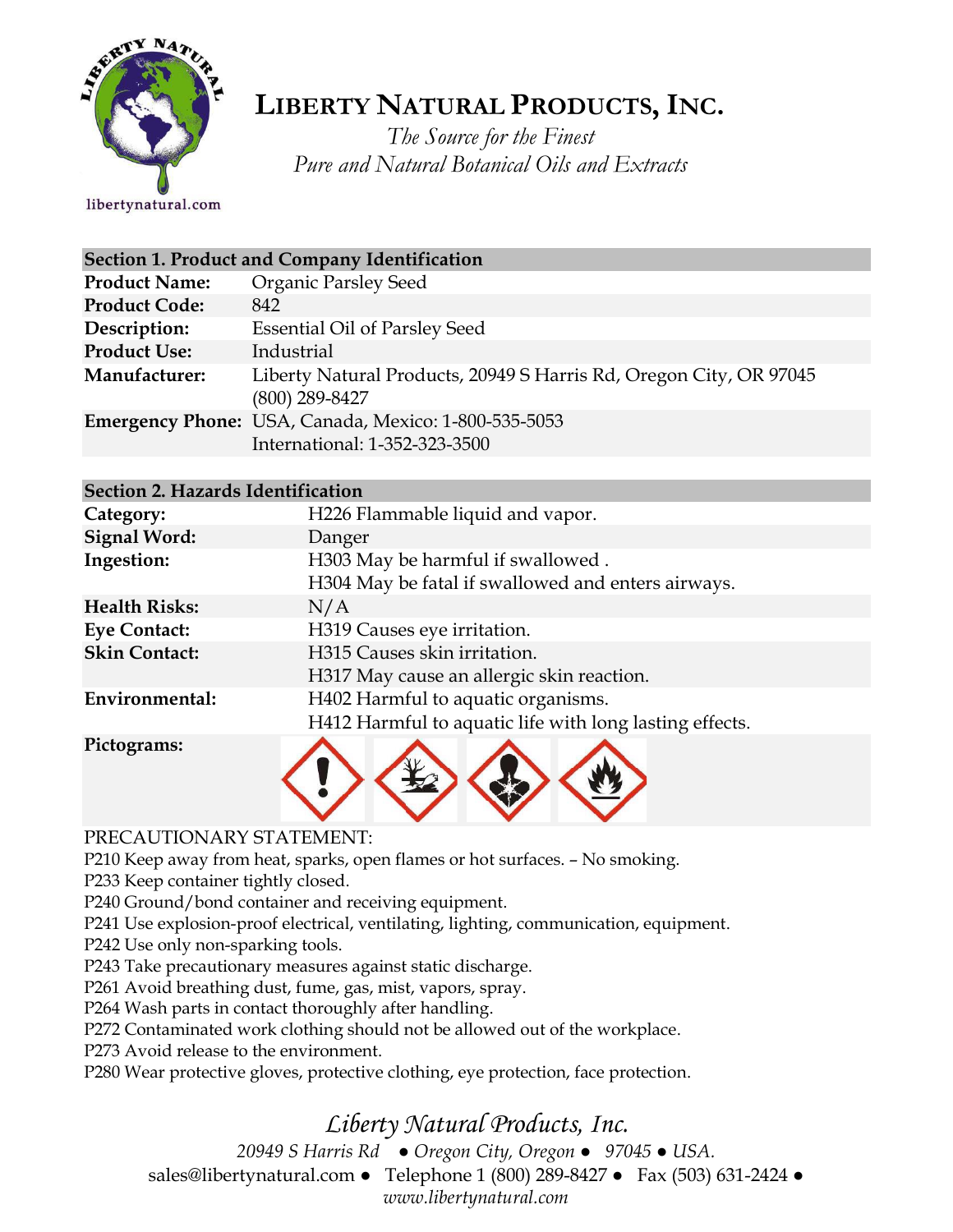P301 + P310 IF SWALLOWED: Immediately call a POISON CENTER or doctor/physician.

P302 + P351 IF ON SKIN: Wash with plenty of soap and water.

P303 + P361 + P353 IF ON SKIN (or hair): Remove immediately all contaminated clothing. Rinse skin with water/shower.

P312 Call a POISON CENTER or doctor if you feel unwell.

P331 Do NOT induce vomiting.

P362 Take off contaminated clothing and wash before reuse.

P363 Wash contaminated clothing before reuse.

P370 +378 In case of fire: Use  $CO<sub>2</sub>$  foam or dry chemicals for extinguishing.

P403 + 235 Store in well ventilated place. Keep cool.

P501 Dispose of contents and/or container in accordance with local, regional, national and/or international regulation.

|                             | Section 3. Composition and Information on Ingredients |  |  |  |
|-----------------------------|-------------------------------------------------------|--|--|--|
| $\sim$ $\sim$ $\sim$ $\sim$ |                                                       |  |  |  |

| <b>Chemical Name:</b>      | Petroselinum Crispum |
|----------------------------|----------------------|
| <b>Physical State:</b>     | Liquid.              |
| $CAS$ #:                   | 8000-68-8            |
| Impurities:                | None.                |
| <b>Trade Secret Claim:</b> | None.                |

| <b>Section 4. First Aid Measures</b> |                                                                                                                                                                                                                                                                |
|--------------------------------------|----------------------------------------------------------------------------------------------------------------------------------------------------------------------------------------------------------------------------------------------------------------|
| Eyes:                                | Rinse eyes immediately with running water at low pressure for at<br>least 15 minutes. Consult an ophthalmologist.                                                                                                                                              |
| <b>Skin Contact:</b>                 | Take off immediately all contaminated clothing. Wash skin<br>thoroughly with soap and water for at least 15 minutes. Get<br>medical attention if irritation develops and persists.                                                                             |
| Inhalation:                          | If breathing is difficult, remove to fresh air and keep at rest in a<br>position comfortable for breathing. For breathing difficulties,<br>oxygen may be necessary. Call a physician if symptoms develop or<br>persist.                                        |
| Ingestion in excess:                 | Call a physician or poison control center immediately. If<br>swallowed, rinse mouth with water (only if the person is<br>conscious). Do not induce vomiting. If vomiting occurs, the head<br>should be kept low so that stomach vomit doesn't enter the lungs. |
| <b>Emergency Care:</b>               | Contact local emergency provider. For non-emergency, contact<br>primary care provider.                                                                                                                                                                         |
| PPE:                                 | Gloves, lab coat or uniform, safety glasses, eyewash, safety shower.                                                                                                                                                                                           |

| <b>Section 5. Fire-Fighting Measures</b> |                                                                                                         |
|------------------------------------------|---------------------------------------------------------------------------------------------------------|
| Flammability:                            | Flammable.                                                                                              |
| <b>Extinguishing Media:</b>              | SUITABLE: Fog, CO2, dry chemical<br>NON SUITABLE: Water.                                                |
| <b>Special Fire-Fighting Procedure:</b>  | Firefighters must use standard protective equipment<br>including flame retardant coat, helmet with face |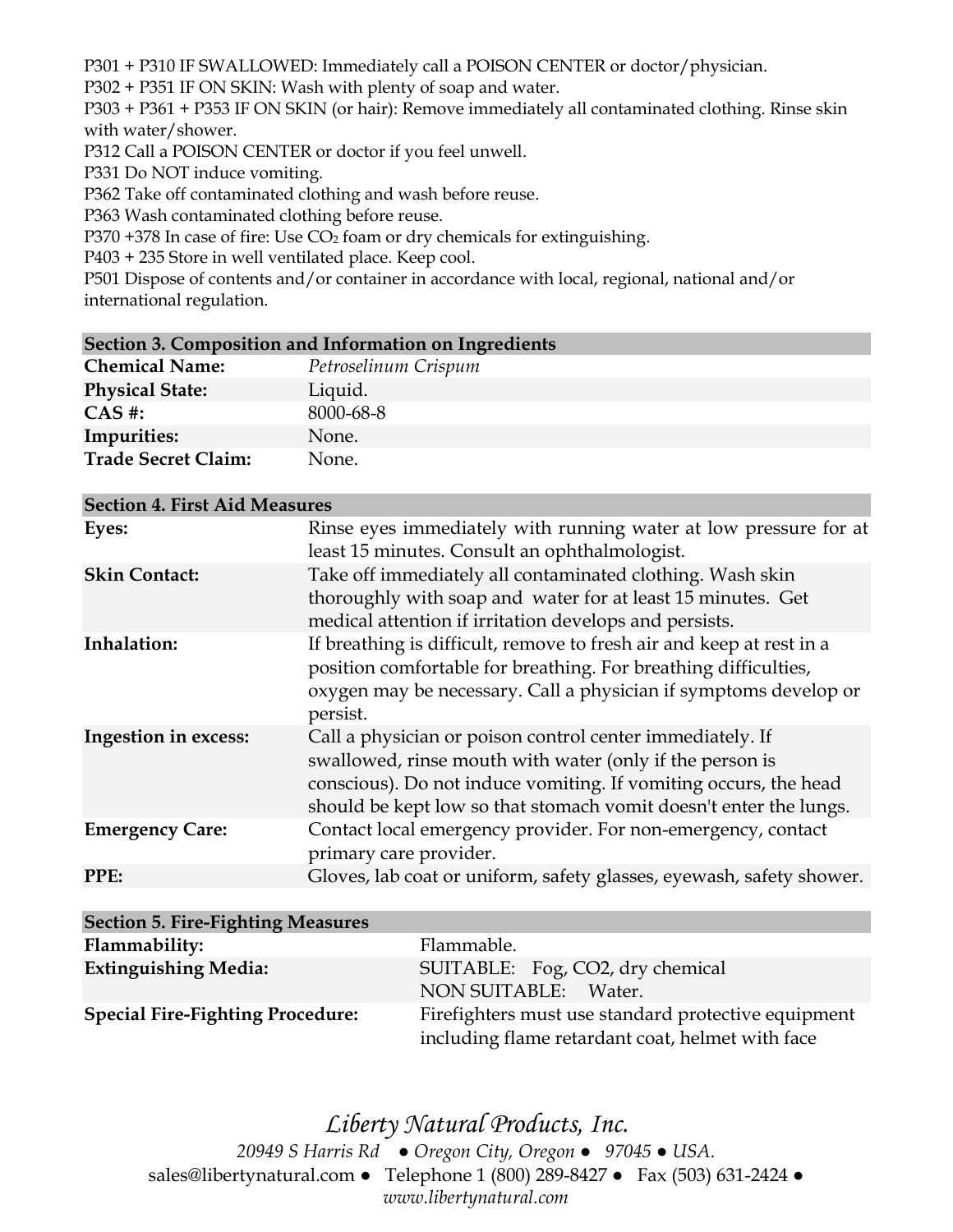|                                            | shield, gloves, rubber boots, and in enclosed spaces,<br>SCBA.                                                                                                                                                                                                                                                                                                                                                                         |
|--------------------------------------------|----------------------------------------------------------------------------------------------------------------------------------------------------------------------------------------------------------------------------------------------------------------------------------------------------------------------------------------------------------------------------------------------------------------------------------------|
| <b>Unusual Fire and Explosion Hazards:</b> | Vapor may travel to source of ignition and flash back.<br>Vapor may settle low or in confined spaces. May<br>produce a floating fire hazard. Static ignition hazard<br>can result from handling and use. Essential and<br>vegetable oils have the potential to self-heat and<br>contribute to spontaneous combustion when present<br>on fabrics. Caution should be exercised in the storage<br>and launder of fabrics exposed to oils. |
| PPE and Precautions for Firefighters:      | Static charges generated by emptying package in or<br>near flammable vapor may cause flash fire. Use water<br>spray to cool unopened containers.                                                                                                                                                                                                                                                                                       |

| <b>Section 6. Accidental Release Measures</b> |                                                                                                                                                                                                                                                                                                                                                                                                                                                                                                                                                                                                                                                                                                    |
|-----------------------------------------------|----------------------------------------------------------------------------------------------------------------------------------------------------------------------------------------------------------------------------------------------------------------------------------------------------------------------------------------------------------------------------------------------------------------------------------------------------------------------------------------------------------------------------------------------------------------------------------------------------------------------------------------------------------------------------------------------------|
| <b>Personal Precautions:</b>                  | Keep unnecessary personnel away. Eliminate all sources of<br>ignition. Avoid contact with skin or inhalation of spillage,<br>dust or vapor. Do not touch damaged containers or spilled<br>material unless wearing appropriate protective clothing.<br>Ventilate closed spaces before entering them.                                                                                                                                                                                                                                                                                                                                                                                                |
| <b>Environmental Precautions:</b>             | Prevent further leakage or spillage if safe to do so. Do not<br>contaminate water. Avoid release to the environment. Retain<br>and dispose of contaminated wash water. Contact local<br>authorities in case of spillage to drain/aquatic environment.                                                                                                                                                                                                                                                                                                                                                                                                                                              |
| Containment:                                  | Absorb with clay, sand, or other non-combustible material.<br>Prevent entry into waterways, sewers, and confined areas.                                                                                                                                                                                                                                                                                                                                                                                                                                                                                                                                                                            |
| Clean Up:                                     | Eliminate all ignition sources (no smoking, flares, sparks or<br>flames in immediate area). Stop the flow of material, if this is<br>without risk. Dike the spilled material, where this is<br>possible. Absorb with inert absorbent such as dry clay, sand<br>or diatomaceous earth, commercial sorbents, or recover<br>using pumps. The product is immiscible with water and will<br>spread on the water surface. If spill is small, wipe up with<br>absorbent material (e.g. cloth, fleece). Clean surface<br>thoroughly to remove residual contamination. Never<br>return spills in original containers for re-use. This material<br>and its container must be disposed of as hazardous waste. |
| Section 7. Handling and Storage               |                                                                                                                                                                                                                                                                                                                                                                                                                                                                                                                                                                                                                                                                                                    |
|                                               |                                                                                                                                                                                                                                                                                                                                                                                                                                                                                                                                                                                                                                                                                                    |

## **Handling Precautions:** Avoid contact with eyes and mucous membranes. Keep container closed. Handle containers with care. Open slowly in order to control possible pressure release. All equipment used when handling the product must be grounded. Avoid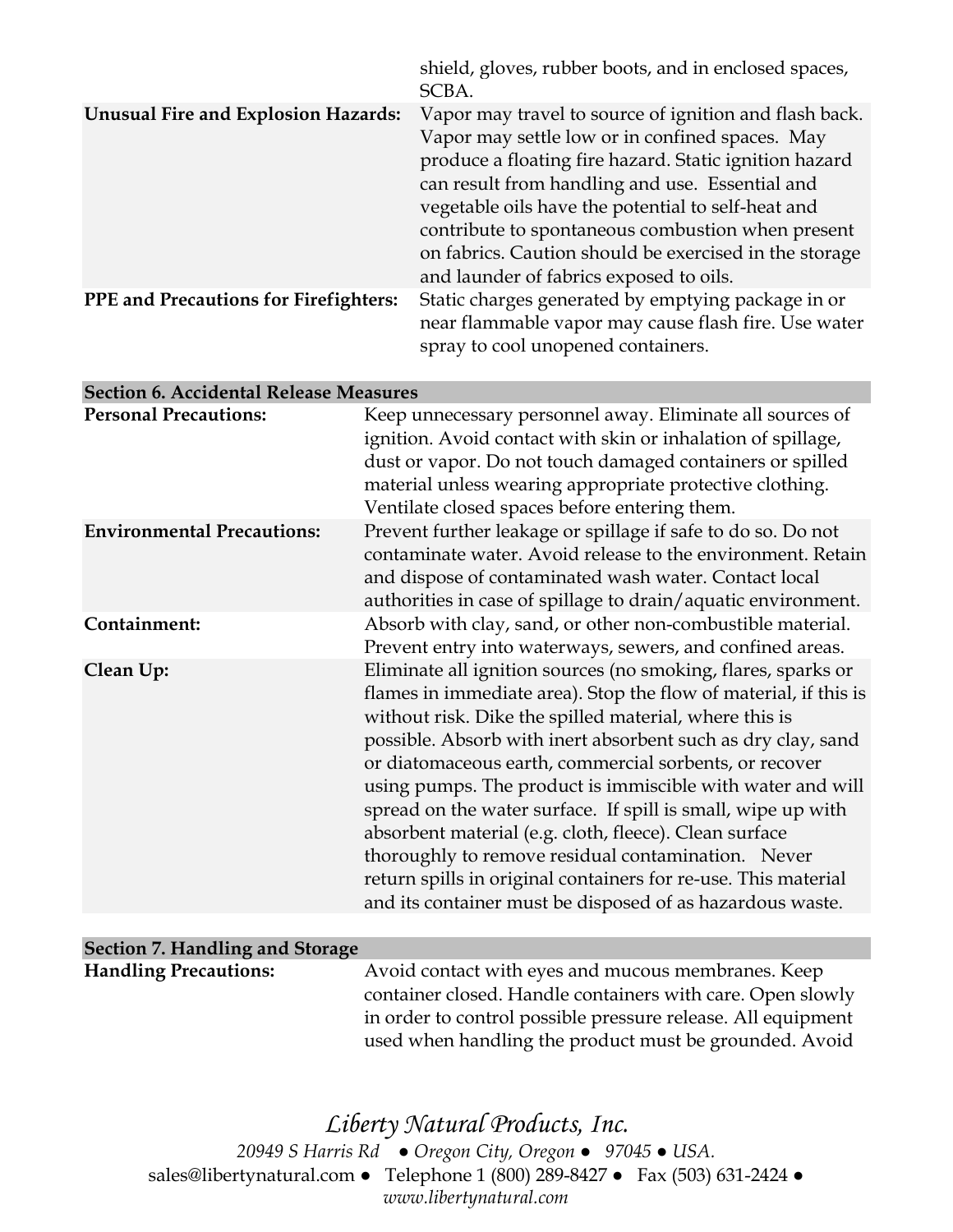|                             | breathing vapor. Avoid contact with eyes, skin, and clothing. |
|-----------------------------|---------------------------------------------------------------|
|                             | Avoid prolonged exposure. Wash thoroughly after handling      |
| <b>Storage Precautions:</b> | Keep away from humidity in a well-ventilated area. Keep       |
|                             | container closed after using. Do not handle or store near an  |
|                             | open flame, heat or other sources of ignition. Take           |
|                             | precautionary measures against static discharges.             |
| Other:                      | See Section 8                                                 |

| <b>Section 8. Exposure Controls/Personal Protection</b> |                                                                                                                                                                                                                                                                                                                                                                                                                                                                |  |  |  |
|---------------------------------------------------------|----------------------------------------------------------------------------------------------------------------------------------------------------------------------------------------------------------------------------------------------------------------------------------------------------------------------------------------------------------------------------------------------------------------------------------------------------------------|--|--|--|
| <b>Engineering Controls:</b>                            | Exhaust ventilation or other engineering controls to keep<br>vapor concentration below their respective threshold limit<br>value. Ensure eyewash stations and safety showers are<br>proximal to the work station. Use explosion-proof<br>ventilation equipment to stay below exposure limits.                                                                                                                                                                  |  |  |  |
| <b>Respiratory Protection:</b>                          | Chemical respirator with organic vapor cartridge and full<br>face piece.                                                                                                                                                                                                                                                                                                                                                                                       |  |  |  |
| <b>Hand Protection:</b>                                 | Plastic or synthetic rubber impermeable gloves. Chemical<br>resistant gloves.                                                                                                                                                                                                                                                                                                                                                                                  |  |  |  |
| <b>Eye Protection:</b>                                  | Goggles giving complete protection to eyes. Eyewash bottle<br>with clean water.                                                                                                                                                                                                                                                                                                                                                                                |  |  |  |
| <b>Skin and Body Protection:</b>                        | Clothes for chemical protection to avoid contact. Use of an<br>impervious apron is recommended. Wear appropriate<br>thermal protective clothing, when necessary                                                                                                                                                                                                                                                                                                |  |  |  |
| Ingestion:                                              | Do not eat, drink and smoke while using                                                                                                                                                                                                                                                                                                                                                                                                                        |  |  |  |
| <b>Industrial Hygiene:</b>                              | When using do not eat, drink or smoke. Provide an<br>extraction or global ventilation of the work place to reduce<br>concentrations of the steams. Always observe good personal<br>hygiene measures, such as washing after handling the<br>material and before eating, drinking, and/or smoking.<br>Routinely wash work clothing and protective equipment to<br>remove contaminants. Contaminated work clothing should<br>not be allowed out of the workplace. |  |  |  |
| <b>OSHA Permissible Exposure Limits (PELs):</b>         | N/A                                                                                                                                                                                                                                                                                                                                                                                                                                                            |  |  |  |

| OSTIA I EHIISSIDIE EXPOSULE LIHIUS (I ELS). | $1$ $\sqrt{2}$ |
|---------------------------------------------|----------------|
| <b>ACGIH Threshold Limit Values:</b>        | N/A            |

| <b>Section 9. Physical and Chemical Properties</b> |                                           |  |  |  |
|----------------------------------------------------|-------------------------------------------|--|--|--|
| Appearance:                                        | Yellowish to amber or brownish liquid oil |  |  |  |
| Upper/Lower Flammability: $N/A$                    |                                           |  |  |  |
| Odor:                                              | Warm, woody, spicy, sweet, herbaceous     |  |  |  |
| <b>Vapor Pressure:</b>                             | $\sim$ 0.1 mm Hg 20 $\degree$ C           |  |  |  |
| <b>Odor Threshold:</b>                             | N/A                                       |  |  |  |
| <b>Vapor Density:</b>                              | N/A                                       |  |  |  |
| $pH$ :                                             | N/A                                       |  |  |  |
| <b>Relative Density:</b>                           | N/A                                       |  |  |  |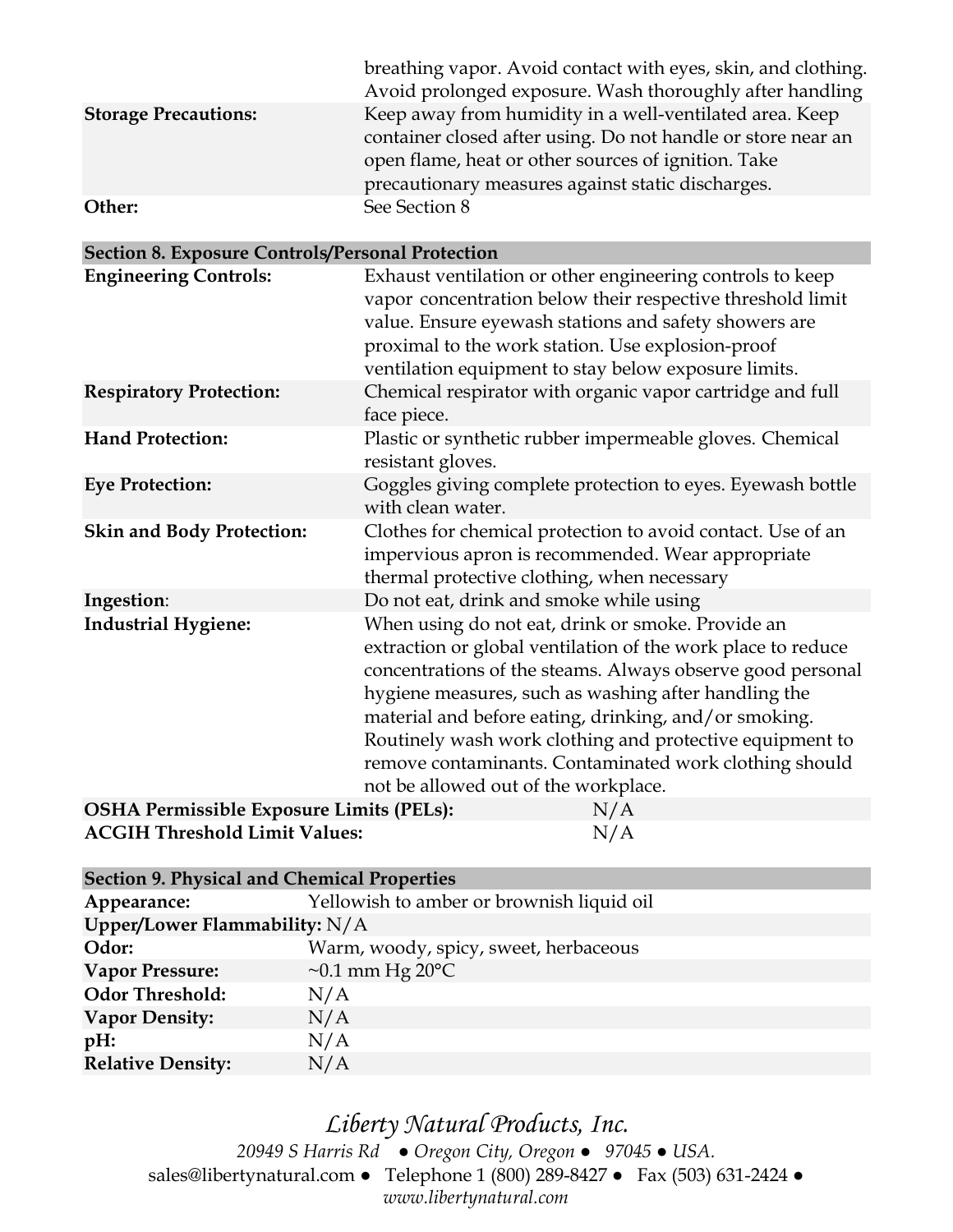| <b>Melting Point:</b>                          | N/A            |  |
|------------------------------------------------|----------------|--|
| <b>Freezing Point:</b>                         | N/A            |  |
| Solubility:                                    | Insoluble      |  |
| Initial Boiling Point and Boiling Range: $N/A$ |                |  |
| <b>Flash Point:</b>                            | 125.6°F / 52°C |  |
| <b>Evaporation Rate:</b>                       | N/A            |  |
| Flammability Category: N/A                     |                |  |
| <b>Partition Coefficient:</b>                  | N/A            |  |
| Auto-ignition Temperature: N/A                 |                |  |
| Decomposition Temperature: N/A                 |                |  |
| Viscosity:                                     | N/A            |  |
| <b>Specific Gravity:</b>                       | N/A            |  |
|                                                |                |  |

#### **Section 10. Stability and Reactivity**

| Stability:            | Stable under normal circumstances. Avoid heat and ignition                                                                                                           |  |
|-----------------------|----------------------------------------------------------------------------------------------------------------------------------------------------------------------|--|
|                       | sources.                                                                                                                                                             |  |
| Avoid:                | Avoid heat, sparks, open flames and other ignition sources. Avoid<br>temperatures exceeding the flash point. Contact with strongly<br>oxidizing and reducing agents. |  |
| Incompatibility:      | Strong oxidizing agents.                                                                                                                                             |  |
| Hazardous Byproducts: | None in normal conditions                                                                                                                                            |  |
| Other:                | No hazardous decomposition products if stored and handled as<br>indicated.                                                                                           |  |

| <b>Section 11. Toxicological Information</b> |                                                                                                            |  |
|----------------------------------------------|------------------------------------------------------------------------------------------------------------|--|
| <b>Toxicological and Health Effects:</b>     | Nontoxic at established levels.                                                                            |  |
| <b>Likely Routes of Exposure:</b>            | Eyes, nose, mouth, skin.                                                                                   |  |
| <b>Signs and Symptoms of Exposure:</b>       | Skin irritation. May cause redness and pain. May<br>cause an allergic skin reaction, dermatitis or a rash. |  |
| LD50 (median lethal dose):                   | $4000 \,\mathrm{mg/Kg}$                                                                                    |  |
| <b>Listed NTP Carcinogen:</b>                | N/A                                                                                                        |  |
| <b>INGESTION:</b>                            | Can be noxious                                                                                             |  |
|                                              |                                                                                                            |  |

#### **Section 12. Ecological Information TOXICITY: Harmful to aquatic life with long lasting**

|                                   | effects.                                      |  |
|-----------------------------------|-----------------------------------------------|--|
| PERSISTENCE / DEGRADABILITY:      | No information available.                     |  |
| <b>BIOACCUMULATION POTENTIAL:</b> | No information available.                     |  |
| <b>RESULTS OF PBT AND vPvB</b>    |                                               |  |
| <b>ASSESSMENT:</b>                | No information available.                     |  |
| <b>MOBILITY IN SOIL:</b>          | No information available.                     |  |
| <b>OTHER ADVERSE EFFECTS:</b>     | No other adverse environmental effects (e.g.  |  |
|                                   | ozone depletion, photochemical ozone creation |  |
|                                   | potential, endocrine disruption, global       |  |